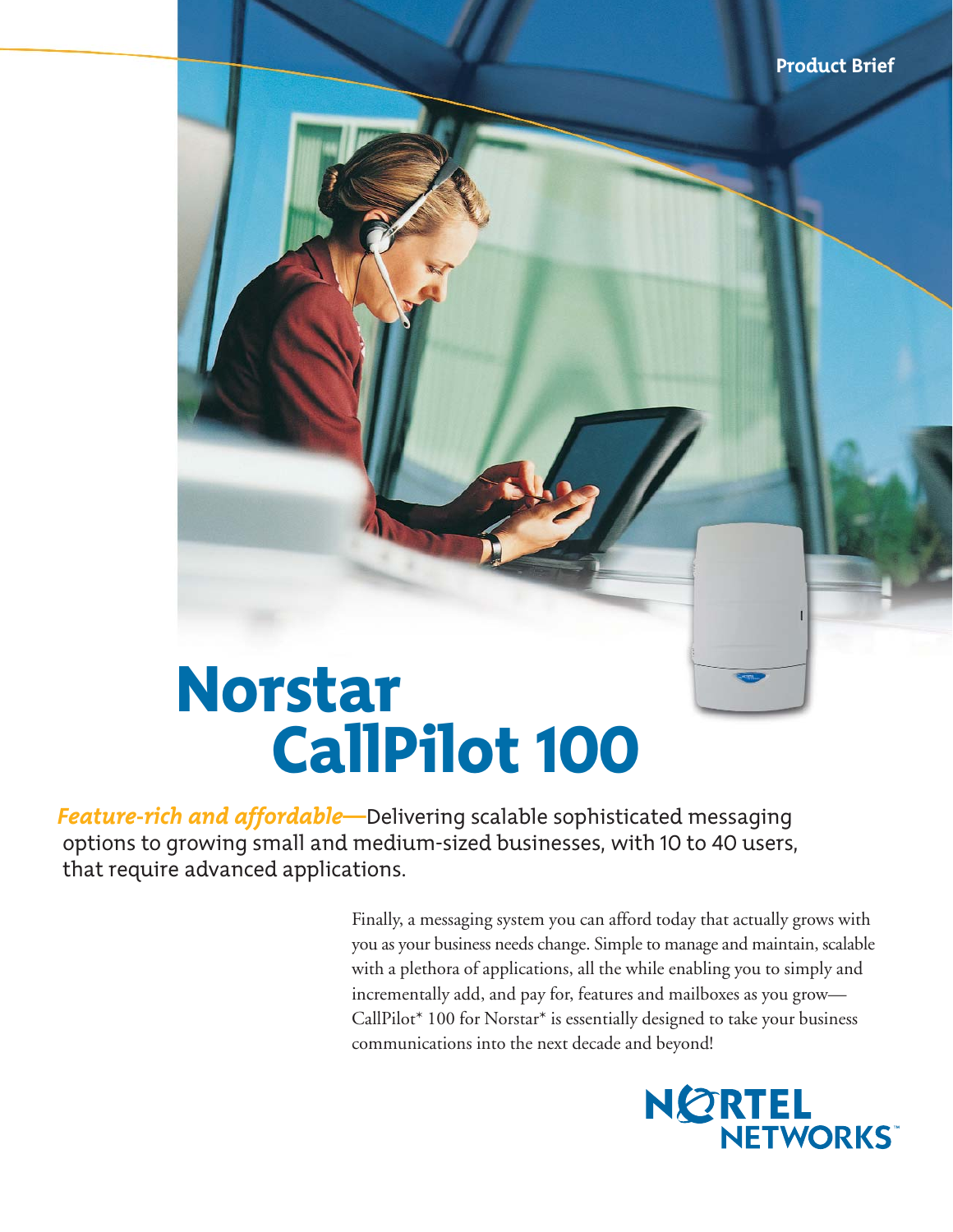*Risk-free applications trials* allow you to try and buy only the applications you've tested and approved.

*Web-based management* interface makes system administration easier than ever before. Plus, all of the messaging options are already embedded in your CallPilot 100 module and can be activated with a key-code to add mailboxes and applications as your needs expand.

*Outstanding quality* you can count on is evidenced by Norstar's position as the #1 voice solution in the world, chosen by small and medium businesses.

# CallPilot 100—Driving business profitability with easy, advanced messaging

Choosing a telephone system for your business doesn't have to be complicated. It all begins with a Norstar Integrated Communications System, the foundation of your business communications. Next come the right telephones. Then, you can enhance your communications with specialized applications like messaging, and other advanced applications.

CallPilot 100 for Norstar delivers the means to keep your business communications moving efficiently and profitably, and allows you to be accessible to customers and business associates around the clock, wherever you go. You will immediately notice the benefits of enhanced messaging; with each communication, you and your employees will get more work done, helping your business do more business. And your customers will appreciate the difference, too. CallPilot 100 offers the



*Figure 1: Compact and affordable, CallPilot 100 for Norstar delivers advanced messaging capabilities to small and medium-sized businesses.*

following key features: advanced integrated applications, including Auto Attendant, Custom Call Routing (CCR), Voice Mail, Call Center Basic, Unified Messaging, VPIM/AMIS Networking, Web-based management, and IP connectivity.

# The messaging platform for your future is affordable today

The ingenious design of CallPilot 100 helps you to make the right messaging decisions for today, while protecting your investment for tomorrow. Unequivocally, it is a cost-effective solution for small to medium-sized businesses that require voice messaging, increased scalability, storage capacity, plus sophisticated applications.

Does your budget require you to start small today and pay as you grow? Do you need a call center and sophisticated applications to stay competitive, which are also easy to use and administer? And how do you decide whether you really want to buy that next messaging application? Are you looking for a name you can count on? CallPilot 100 just made everything easier for you. Discover the advantages of using the next generation in messaging platforms for your Norstar business communications system:

*Cost-effective design saves you money* today by allowing you to pay for mailboxes and applications as you grow

*Sophisticated features* help you to be more competitive by increasing your employee productivity and improving customer satisfaction

- Scalable up to 40 mailboxes, with a migration path to more sophisticated features
- Embedded applications let you easily grow as your business needs change, with simple key-code activation
- IP enabled with 10/100 Ethernet ports supporting Web-based management
- Supported on Norstar Compact and Modular Integrated Communications Systems, as well as all Norstar Telephones and Business Series Terminals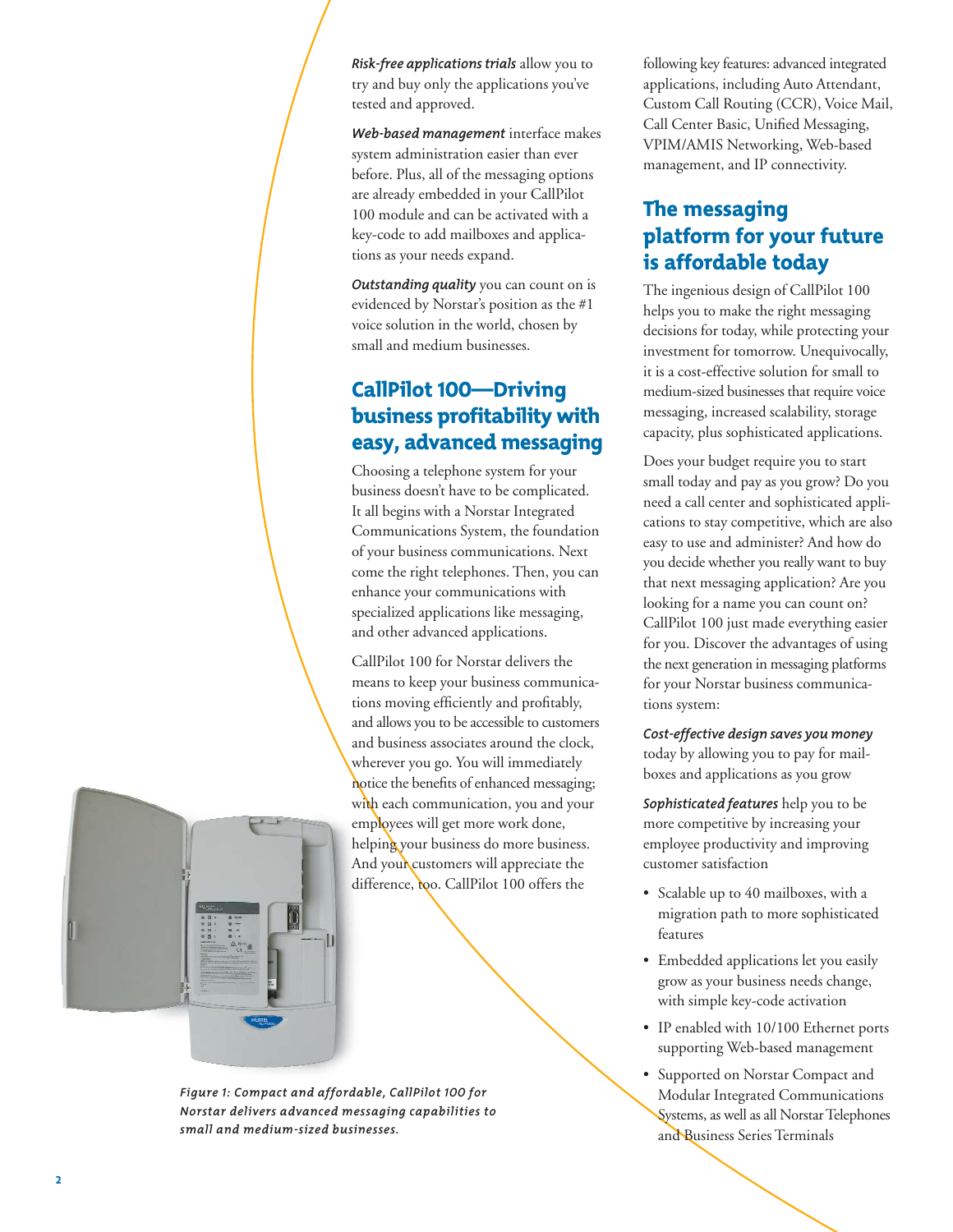## Advanced integrated applications

#### **Auto Attendant**

Your own personal receptionist, Auto Attendant answers your telephone and takes messages for everyone in your company—with complete accuracy—24 hours a day, 7 days a week. Custom Call Routing cuts down on "telephone tag" by giving your customers and suppliers direct access to the person they want to reach, allowing them to ask a question or leave information anytime. Auto Attendant includes a long list of standard feature options, including:

- Call transfer
- Calling name display
- CCR levels (10)
- CCR trees (4)
- Dial extension from CCR
- External transfer on Centrex
- Flexible line rings before answer
- Multiple operators
- Remotely record greeting
- Remotely set business open/closed
- Reply based on calling line ID (CLID)
- Reports
- Transfer to CCR tree

#### **Voice Messaging**

*CallPilot 100* activates 10 to 40 mailboxes, and is suited for small to medium-sized businesses that can benefit from advanced voice messaging features. Including a long list of standard options, some of the more popular Voice Mail features include:

- Auto answer with personal greeting
- Broadcast messages
- Delivery options (private, urgent, etc.)
- Express messaging
- Guest mailboxes
- Interrupt caller leaving a message
- Never-full mailboxes
- Outbound transfer from mailbox
- Record a call
- Recovery of deleted message
- Remote call forward to Voice Mail
- Reports

*Call Center Basic* is for businesses that require a small call center with more sophisticated applications. Basic Call Center activates 10 agents and 2 queues, and is scalable as your business grows. A compatible user interface with Meridian\*, Business Communications Manager, and Norstar platforms protects your training investment for future migration or multisite companies. Additional features include:

- 20 configurable agents
- 5 agent priorities
- 10 announcements
- 15 maximum lines
- Routing steps:
	- 6-day table
	- 6-night table

#### **Networking**

Using Audio Messaging Interchange Specification (AMIS) and Voice Profile for Internet Mail (VPIM), CallPilot Networking links CallPilot 100s and other voice networking systems, increasing network efficiencies. You can send voice mail messages and fax messages as data over your existing data network, to all persons on the network—while saving on your long-distance charges.

#### **Unified Messaging**

CallPilot 100 Unified Messaging provides improved organizational communication and increased levels of productivity. Because users can access all of their messages in one session, either locally or remotely, and prioritize which messages they access, they will spend less time on message management and more time on the aspects of their job, which drive contributions to their organization.

#### **Holiday Scheduling**

The Holiday Scheduling feature provides an administrator with the ability to work with exceptions to the regular week. The administrator programs a holiday (Christmas Day, New Year's Day, etc.) by first adding its date to the system. Other parameters are then associated with this date, including four partitioning times, four greeting numbers, and, optionally, four tree numbers. This permits the setting of operating hours and the provisioning of special greetings to correspond to that date; e.g., abbreviated hours and season's greetings.

# System administration and maintenance

Complete Web-based management with a user-friendly graphical user interface simplifies system administration and maintenance—all you need is a Web browser. An IP-enabled auto-sensing 10/100 Ethernet port makes system administration and management access easier for you or your telco service provider. Plus, all embedded applications are quickly and easily activated with key-codes common to Norstar CallPilot 100, Business Communications Manager, and Meridian CallPilot, making mailbox expansions and application additions a snap.

#### **Availability**

CallPilot 100 for Norstar is available globally in multiple languages.